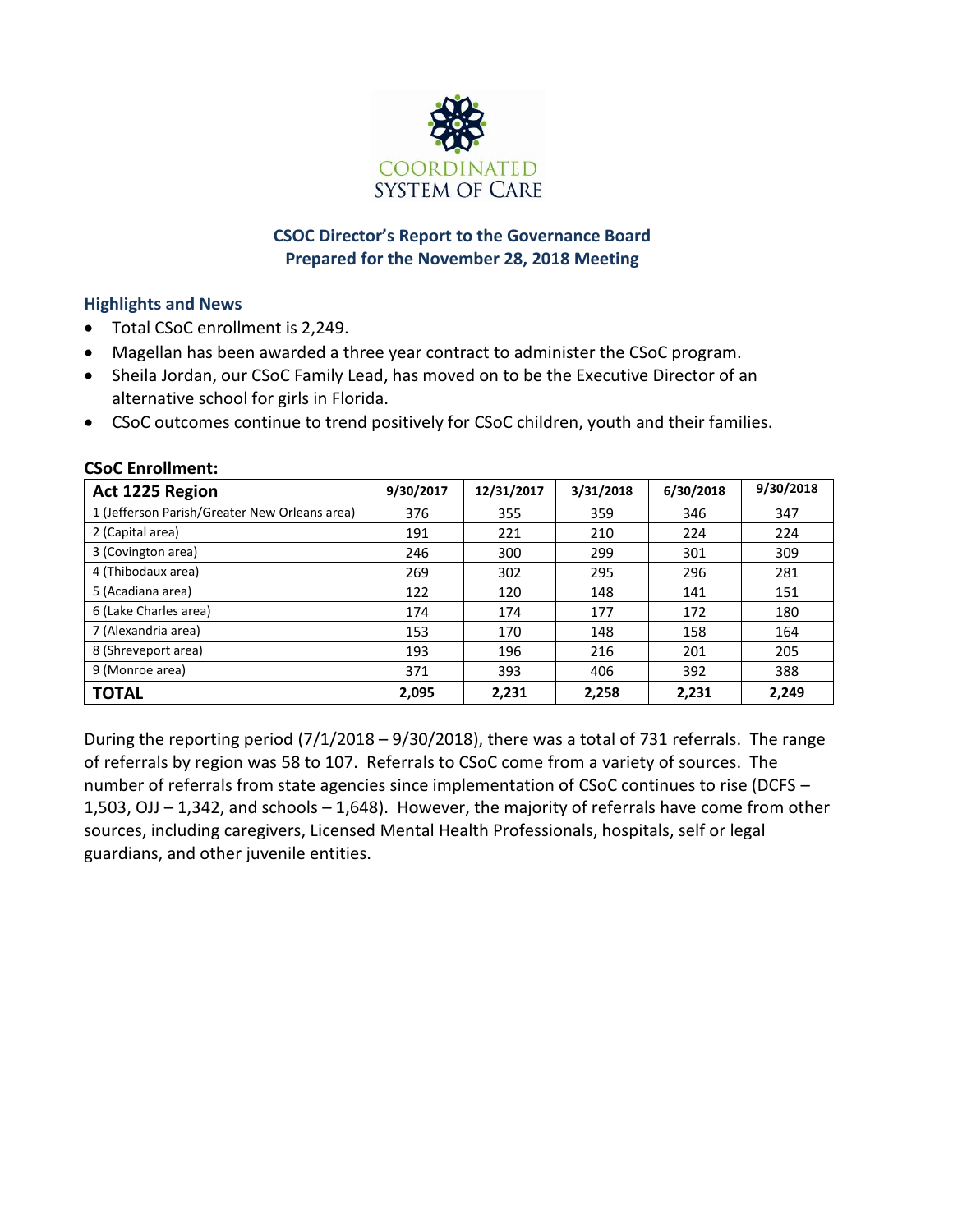**PARTIES** 

# Referrals by Agency/Entity

| <b>Referring Source</b>             |        | 06/30/2018 09/28/2018 | Change |
|-------------------------------------|--------|-----------------------|--------|
| Caregiver                           | 3,506  | 3,670                 | 164    |
| Licensed Mental Health Professional | 2,853  | 2,984                 | 131    |
| Other                               | 2,083  | 2,224                 | 141    |
| DOE/School                          | 1,603  | 1,648                 | 45     |
| Hospitals                           | 1,418  | 1,465                 | 47     |
| <b>DCFS</b>                         | 1,418  | 1,503                 | 85     |
| <b>CILO</b>                         | 1,273  | 1,342                 | 69     |
| Self or Legal Guardian              | 1,056  | 1,073                 | 17     |
| <b>Other Juvenile Entities</b>      | 826    | 847                   | 21     |
| OBH                                 | 138    | 140                   | $-27$  |
| Primary Care Physician (PCP)        | 98     | 107                   | 9      |
| Total                               | 16,272 | 17,003                | 731    |

4 CSoC SGB November 2018

Magellan

Per request from Board members, the table below reflects referrals by region over the last four quarters. This table will continue to be included in the CSoC Director's Report.

| Act 1225 Region                               | 12/31/2017 | 3/31/2018 | 6/30/2018 | 9/30/2018 |
|-----------------------------------------------|------------|-----------|-----------|-----------|
| 1 (Jefferson Parish/Greater New Orleans area) | 53         | 75        | 73        | 79        |
| 2 (Capital area)                              | 96         | 83        | 94        | 107       |
| 3 (Covington area)                            | 115        | 113       | 127       | 100       |
| 4 (Thibodaux area)                            | 82         | 71        | 75        | 71        |
| 5 (Acadiana area)                             | 58         | 69        | 81        | 61        |
| 6 (Lake Charles area)                         | 53         | 71        | 61        | 58        |
| 7 (Alexandria area)                           | 50         | 74        | 55        | 66        |
| 8 (Shreveport area)                           | 94         | 99        | 96        | 100       |
| 9 (Monroe area)                               | 91         | 87        | 91        | 89        |
| <b>TOTAL</b>                                  | 692        | 742       | 753       | 731       |

#### **CSoC Referrals by Quarter**

The majority of children/youth enrolled in CSoC are male (1,279 or 60%). African-American is the predominant race of these young people, representing 1,185 (55%). The age groups with the highest enrollment are 10-15 years old (1,212 or 57%).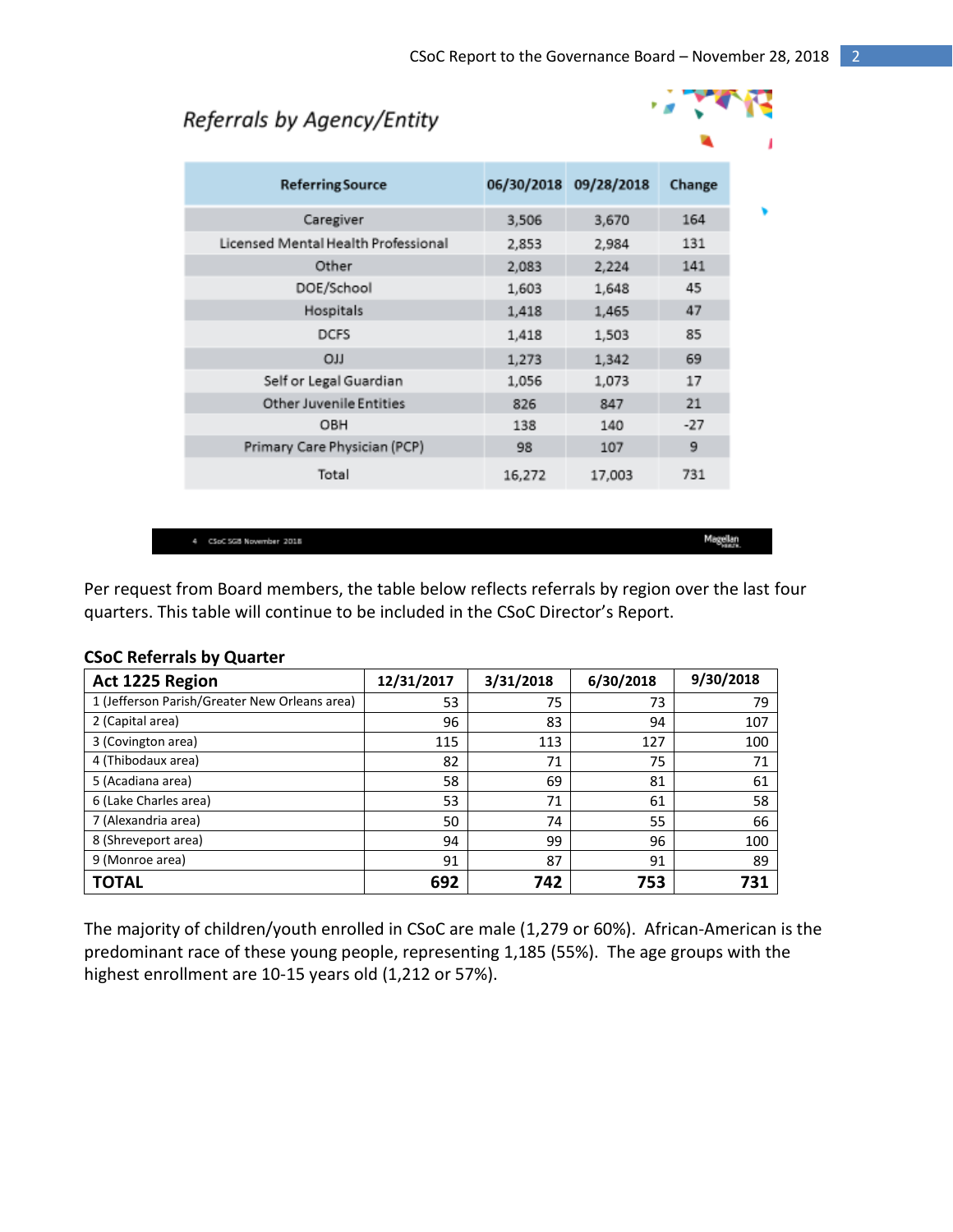## **Wraparound Agency (WAA) Community Outreach and Coordination of Service Providers:**

In this past quarter, the following Wraparound Agencies have participated in several community and resource events in order to build partnerships with the local and regional community agencies and stakeholders. These efforts serve to expand the understanding of system of care values, promote stronger working relationships and explore additional resources and supports for CSoC youth and families. Below are some examples of the functions that they have attended.

## **Region 2 Baton Rouge Area: National Child and Family Services:**

- The Program Director continues to participate in workgroups with two schools in EBR through the National Institute of Justice School Safety Grant Pilots Safe Schools. Policy Research Associates, Inc. oversees this grant. The purpose of the grant is to help these two pilot schools put restorative justice interventions in place for at-risk students.
- Last month, the WAA started hosting parent support groups for the parents in their program. A second meeting is scheduled for this month.
- The WAA attended the DJS mandatory conferences and spoke to families about the CSoC program, and help them make a referral if they were interested.
- The WAA held a community event in September in the Gardere area and partnered with several community stakeholders (BREC, Sheriff's Office, Gardere Initiative, Bikers Against Child Abuse, Families Helping Families, several MH providers)

## **Region 3 Covington Area: Choices:**

 The WAA has two newly trained Adverse Childhood Experiences (ACES) trainers who are providing Adverse Childhood Experiences training to a variety of groups, organizations and businesses in the community.

## **Region 5 Lafayette Area: Eckerd Connects:**

The WAA is engaging with DFCS in the Quality Parenting Initiative in this Region.

## **Region 6 Lake Charles Area: Choices:**

 The WAA sponsored a community viewing of the documentary Suicide: The Ripple Effect. This film features Kevin Hines, who at age 19 attempted to take his life by jumping from the Golden Gate Bridge, and chronicles the impact of his suicide attempt on others and his work as a mental health advocate since that time.

## **Region 7 Alexandria Area: Eckerd Connects:**

 The WAA is engaging with DFCS in the Quality Parenting Initiative in this region. They are planning to help this effort by hosting a Provider Forum early in 2019 for DCFS staff, foster families and biological families.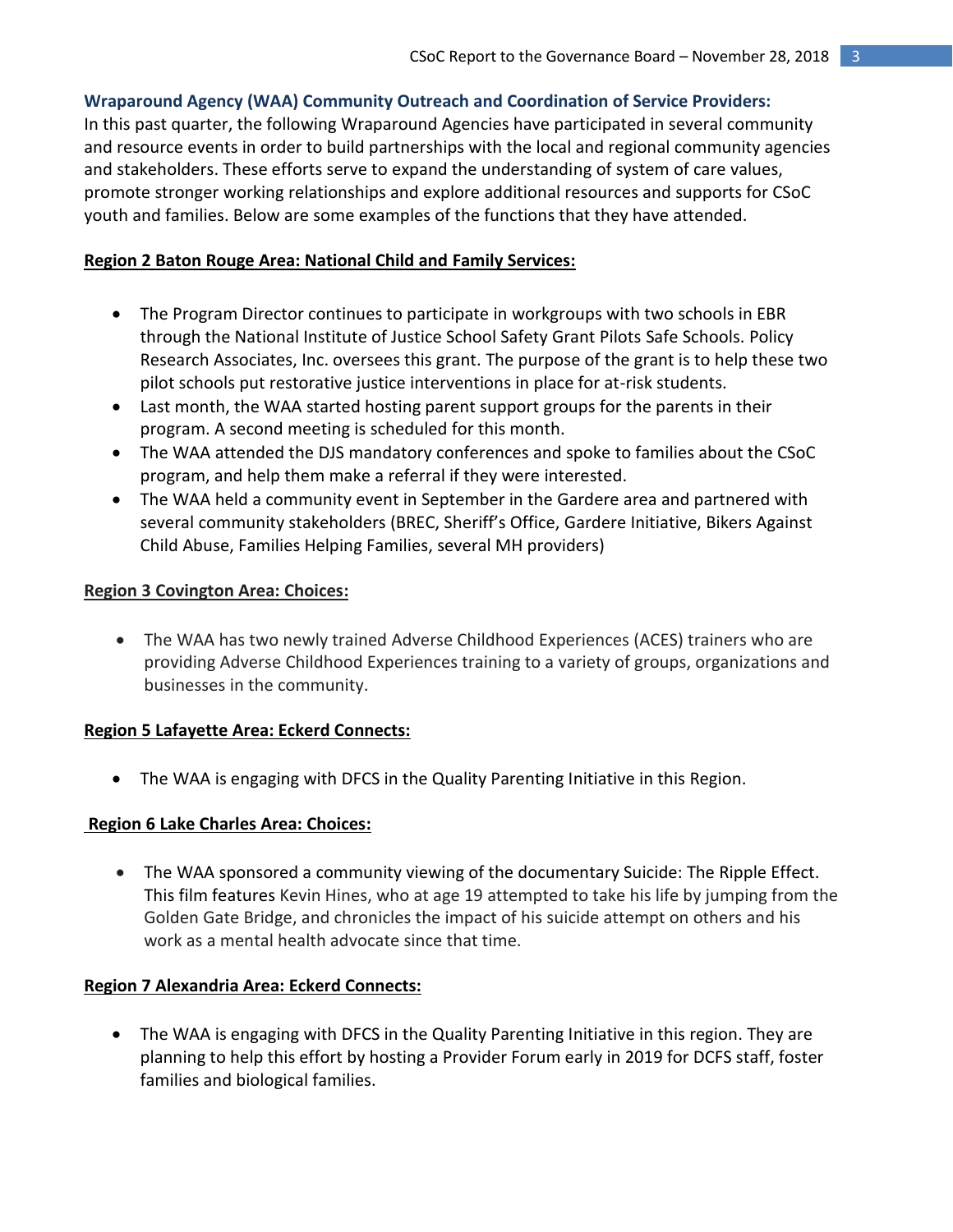## **Region 8 Shreveport Area: Choices**:

 The WAA is a part of the leadership team guiding a community Strategic Planning Group. This initiative is focused on increasing the community's capacity to be more trauma responsive. Among the group's successes include: (1) supporting the development and training of 12 new TBRI practitioners through Karyn Purvis Institute at TCU; (2) creating opportunities for mental health providers to receive additional training in trauma focused treatment modalities; (3) working with the local school district to develop a plan to become a trauma sensitive school system; and (4) fostering opportunities to build resiliency among youth.

## **Region 9 Monroe Area: Ascent:**

- The WAA partnered with Families Helping Families by participating in their Touch-a-Truck Trick or Treating event at the Ike Hamilton Expo Center in West Monroe.
- The WAA participated in a Reading Day program at Crosley Elementary School in West Monroe, where they read books to Pre-K and Kindergarten students and scheduled to return to their Reading Day in the spring.
- WAA staff participated in Boo at the Zoo at The Louisiana Purchase Gardens and Zoo in Monroe and were invited to participate in more in-depth programs with the Zoo and their ongoing rejuvenation program.
- WAA facilitators participated in an anti-bullying event at Central Elementary School in Calhoun with the Braves No Bully Club. They performed a skit, led the students in an engaging activity, and presented information on the dangers of bullying, how to recognize bullying, and how to report bullying. The school administration asked that they remain on their revolving schedule of presenters to the club.
- The WAA participated in the DCFS Super Hero Fun Run in West Monroe. They also partnered with DCFS in their Adoption Day Celebration on November 7th at Monroe City Hall.
- The WAA partnered with Wossman High School in Monroe as the community team member of their Positive Behavioral Interventions and Support (PBIS) program. They attend monthly meetings where they plan positive behavior events for qualifying students as well as intervention strategies for students that are in need of additional support. Through this partnership, Ascent Health employees have been permitted greater access to students on campus during the school day as well as faculty and support staff.
- The WAA is partnering with Rayville Elementary School and its PBIS program to provide treats for children during their screening of The Polar Express.

## **Family Support Organization Update:**

Behavioral Services of Louisiana continues to grow its staff in order to serve the full complement of CSoC youth and parents requesting parent and youth support services. Currently, the organization has 161 staff in these roles (up from 118 last quarter), located across the state. Currently, 1,572 CSoC participants are receiving service (up from 736 last quarter). Of those participants receiving services, 75% receive parent support and 47% receive youth support. BSLA has implemented a FSO Liaison position, responsible for engaging all new referrals within the first week of referral date.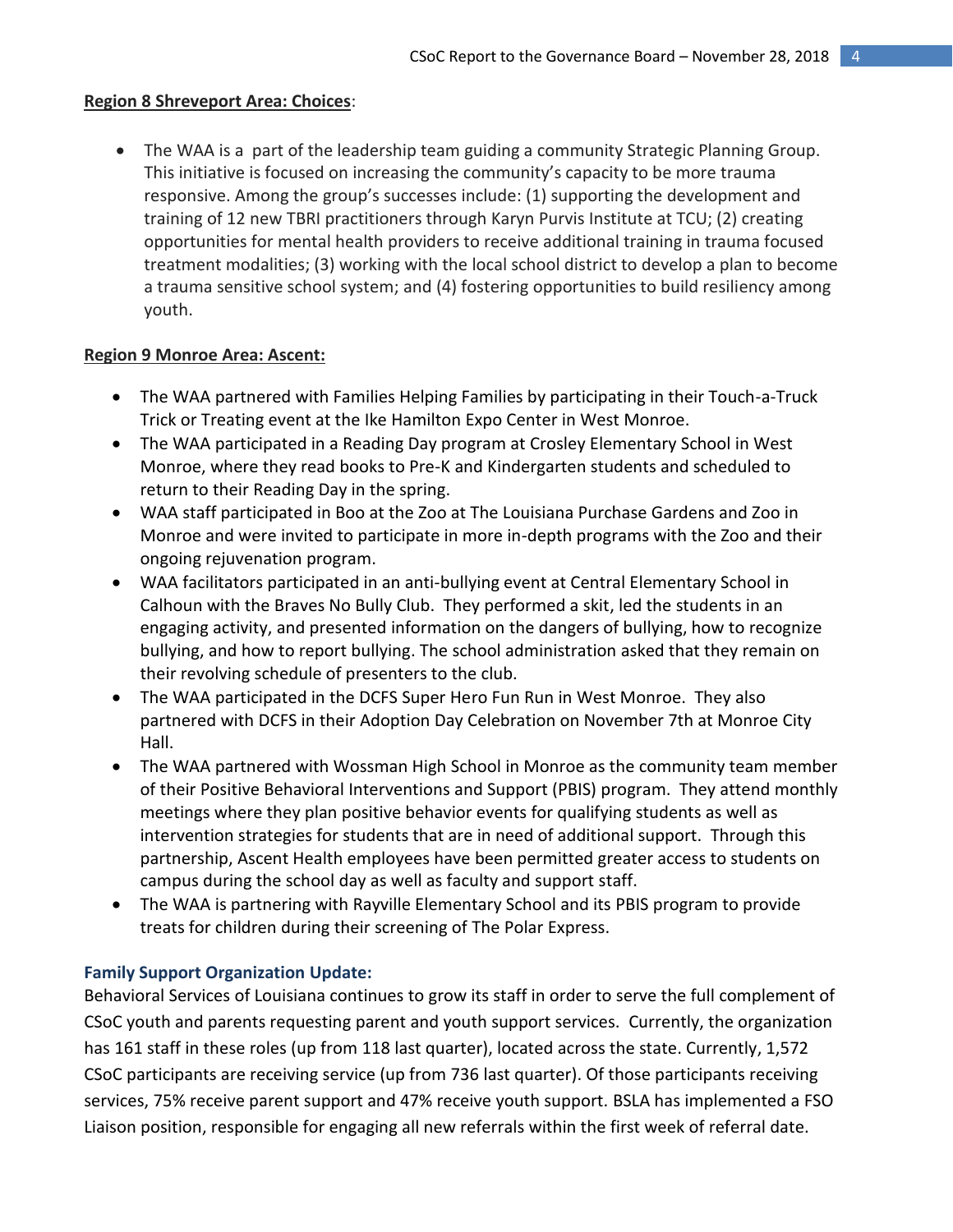All regions have staff capacity to provide service to new referrals, the rates of which are expected to continue increasing in upcoming months. As reported last quarter, eight regional FSO leaders completed the "classroom" sessions of train-the-trainer for the two OBH-designed trainings that are required for all FSO staff. Before her departure, the CSoC Family Lead conducted observations of those trained, in order to ensure their preparedness to present the information to new FSO staff members. This has increased the organization's ability to train new staff members in every region, saving travel expenses, economizing time, and helping staff serve families quicker.

#### **Statewide Coordinating Council**

The State CSoC team will continue to work with FSO Leadership to discuss design and implementation of the Family and Youth Advisory Boards. The FSO is beginning the process with some assessment and exploration of potential structure and content that will make the experience meaningful for families and youth across the regions. Follow-up discussions are being planned in order to solidify a timeline and plan for beginning to build these important groups across the State.

#### **CSoC Finance and Audit Committee:**

This committee meets on an 'as needed' basis and has not met during this quarter. The CSoC MOU has been circulated to all of the CSoC state agency partners and has been signed.

#### **CSoC Quality Assurance (QA) Committee:**

Committee Chair, Cindy Guitrau, will report to the Board during today's meeting.

#### **Provider Network:**

#### **Short-term Respite**

There are 19 STR providers this quarter.

#### **Independent Living Skills Building**

There are 163 ILSB providers throughout the regions.

### **Trends in Children/Youth Outcomes Data:**

#### **Inpatient Psychiatric and Emergency Room Utilization**

Source: Medicaid Claims: Calendar Year 2018, Quarter 3

Utilization of inpatient psychiatric hospitalization for CSoC youth who were enrolled in CSoC for more than 90 days. Review includes use of inpatient psychiatric hospitalization 90 days **before enrollment i**n CSoC and 90 days **post-discharge** from CSoC.

- Data reveals an **81.8% decrease** in the **use of inpatient psychiatric hospitalization in the 90 days post-discharge from CSoC.**
- Data also reveals a **54.5% decrease in the use of the emergency room for behavioral health diagnosis for the same population.**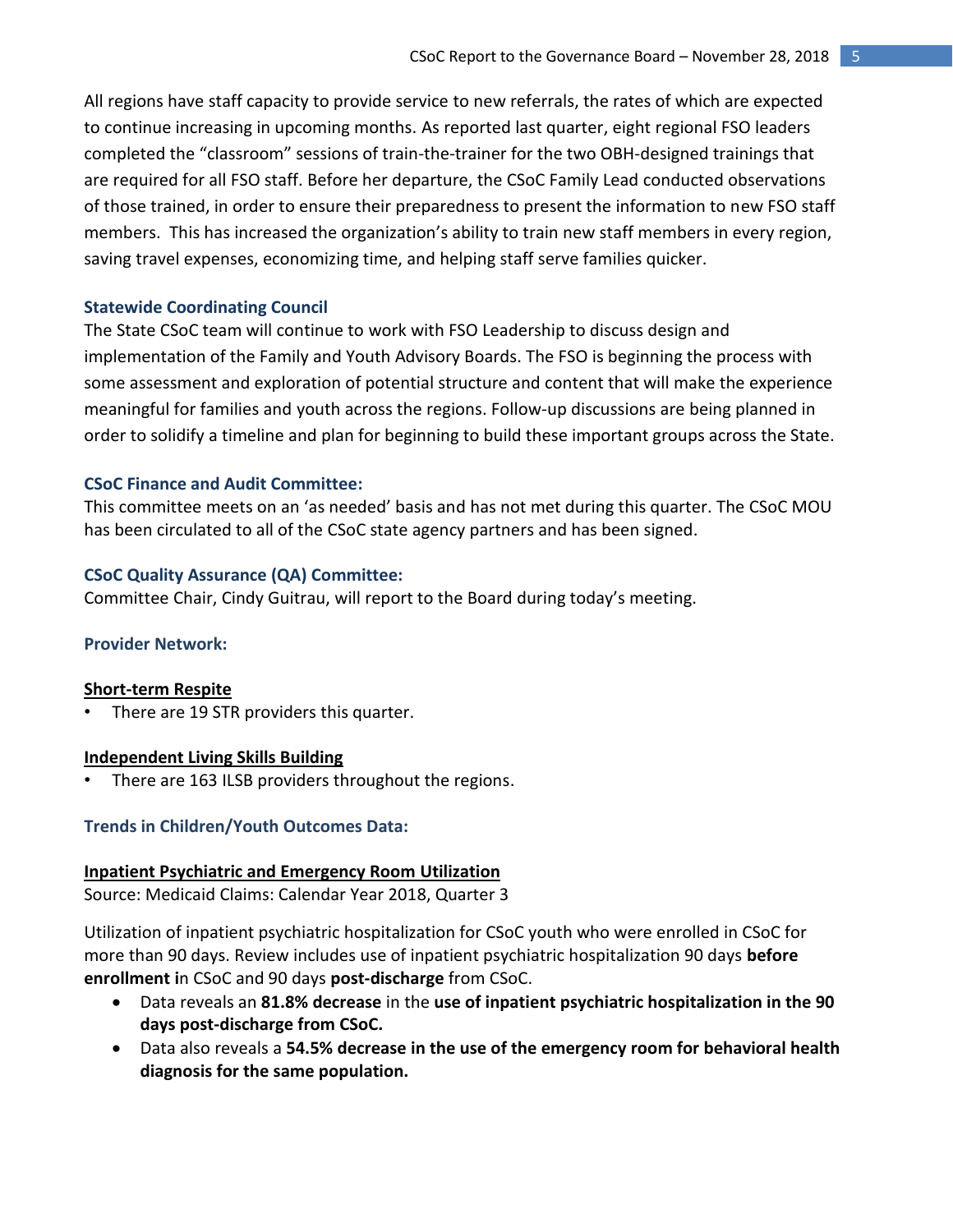### **CSoC Children Inpatient Psychiatric Utilization**

Source: Magellan

- Percent of CSoC members (under 22) who were served in a psychiatric hospital during the quarter: 118 or 4.41%
- Average length of stay for CSoC members (under 22) in psychiatric hospitalization: 7.51 days



# CSoC Children Inpatient Psychiatric Utilization

| <b>TYPE OF</b><br><b>SETTING</b>     | <b>MEMBER COUNT:</b><br>all members who<br>spent any days in<br>restrictive settings<br>(levels shown<br>below) | <b>NUMBER OF CHILDREN</b><br>UNDER AGE 22 ENROLLED<br>WITH MCO DURING<br><b>REPORTING PERIOD</b> | <b>PERCENT</b> | <b>ALOS</b> |
|--------------------------------------|-----------------------------------------------------------------------------------------------------------------|--------------------------------------------------------------------------------------------------|----------------|-------------|
| Inpatient<br>Psychiatric<br>Hospital | 118                                                                                                             | 2,676                                                                                            | 4.41%          | 7.51        |

|  | 17 CSoC 5GB November 2018 |  |
|--|---------------------------|--|
|  |                           |  |

Magellan<br>Hasil

## **CANS Outcomes Data**

Source: Magellan

Outcomes Findings: An analysis of the global CANS scores beginning at initial intake and then at discharge for 477 youth with valid data of the 506 youth discharged during the quarter showed:

- A mean score decrease of 17.02 points
- 76.10% of youth showed improved clinical functioning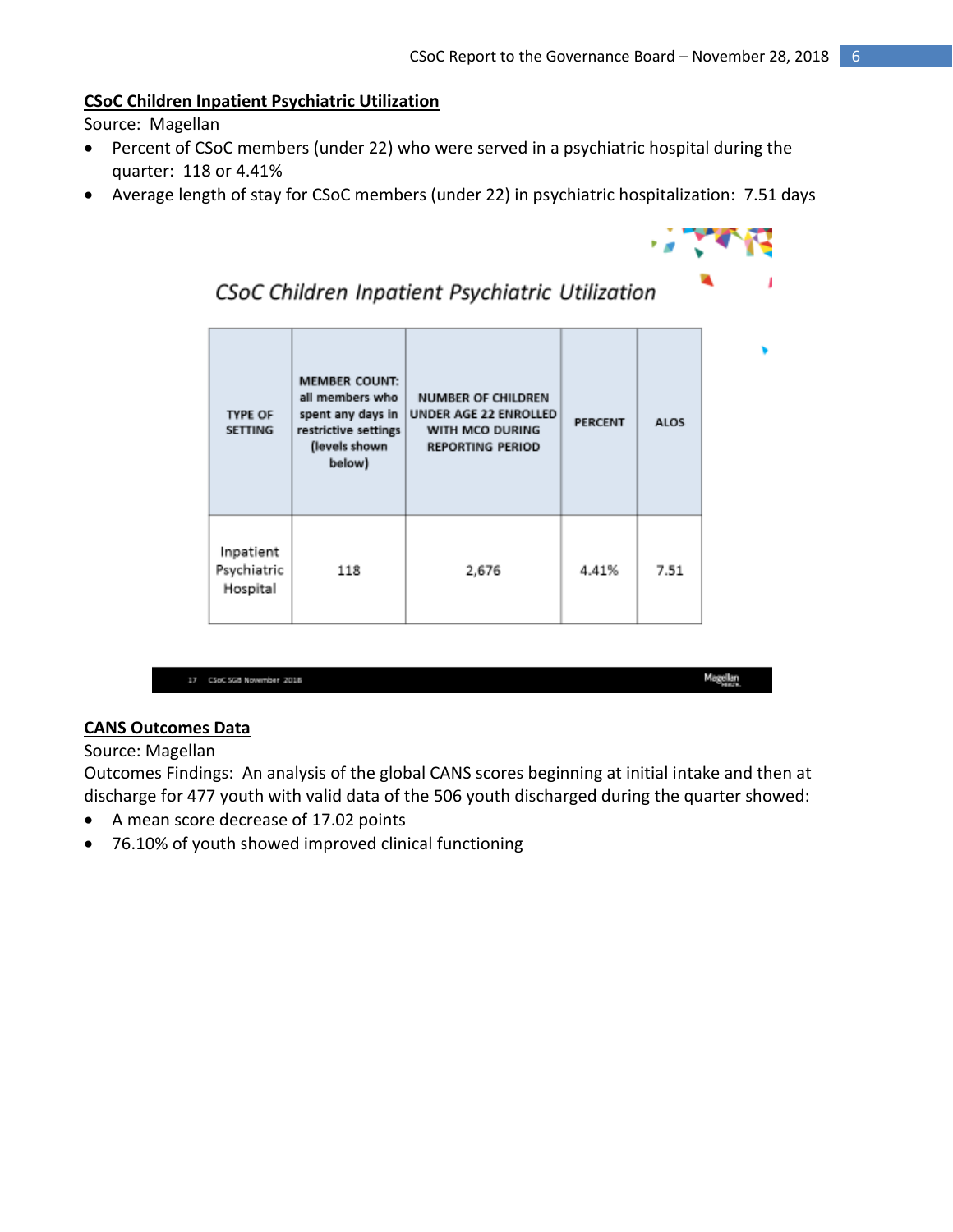

Child and Adolescent Needs and Strengths (CANS) **Outcomes: Clinical Functioning** 



29 CSoC SGB November 2018

Magellan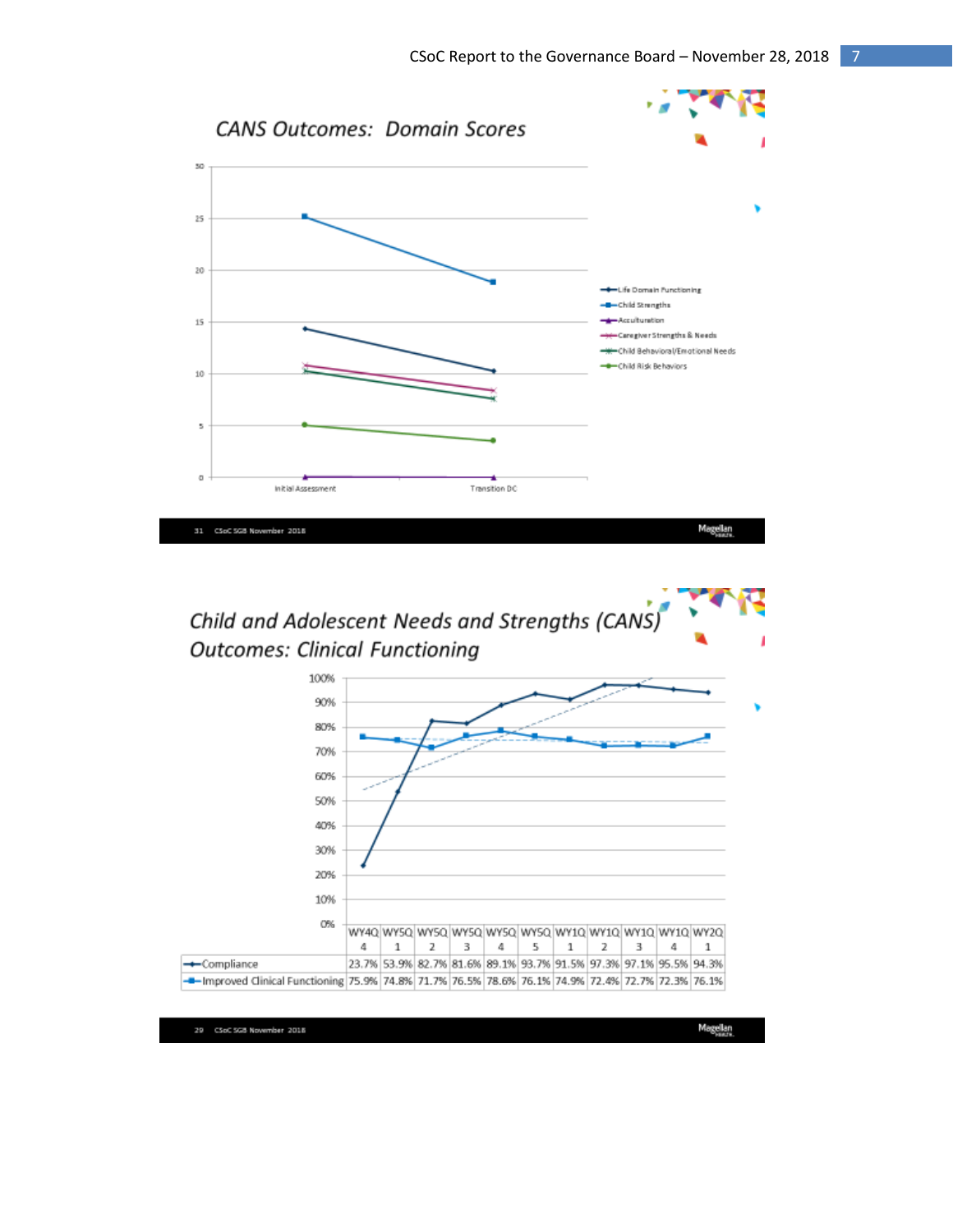Magellan<br><sup>Haste</sup>

# **School Outcomes**

Source: Magellan

The CANS school module, which evaluates school functioning, is regularly applied when children and youth initially enroll in CSoC, then every 180 days after enrollment and at discharge. This offers a more consistent and objective picture of a youth's school functioning over time. The following results were documented:

- 71.43% showed improved school functioning
- 65.38% showed improved school behavior



**Youth with an IEP** Source: Magellan

 A review of the enrollment for this time period indicates that approximately 32.02% of the children/youth enrolled in CSoC had a current IEP meaning that they are receiving special education services in the school system.

## **Home and Community Based Services**

26 CSoC SGB November 2018

Source: Magellan

 The use of Home and Community-Based Services remained lower than past reporting periods due to termination of the previous Family Support Organization (FSO) from the Magellan provider network. Service utilization is higher than during the last reporting period as the new FSO continues to serve more CSoC members statewide. The utilization of services is expected to continue to trend upward going forward.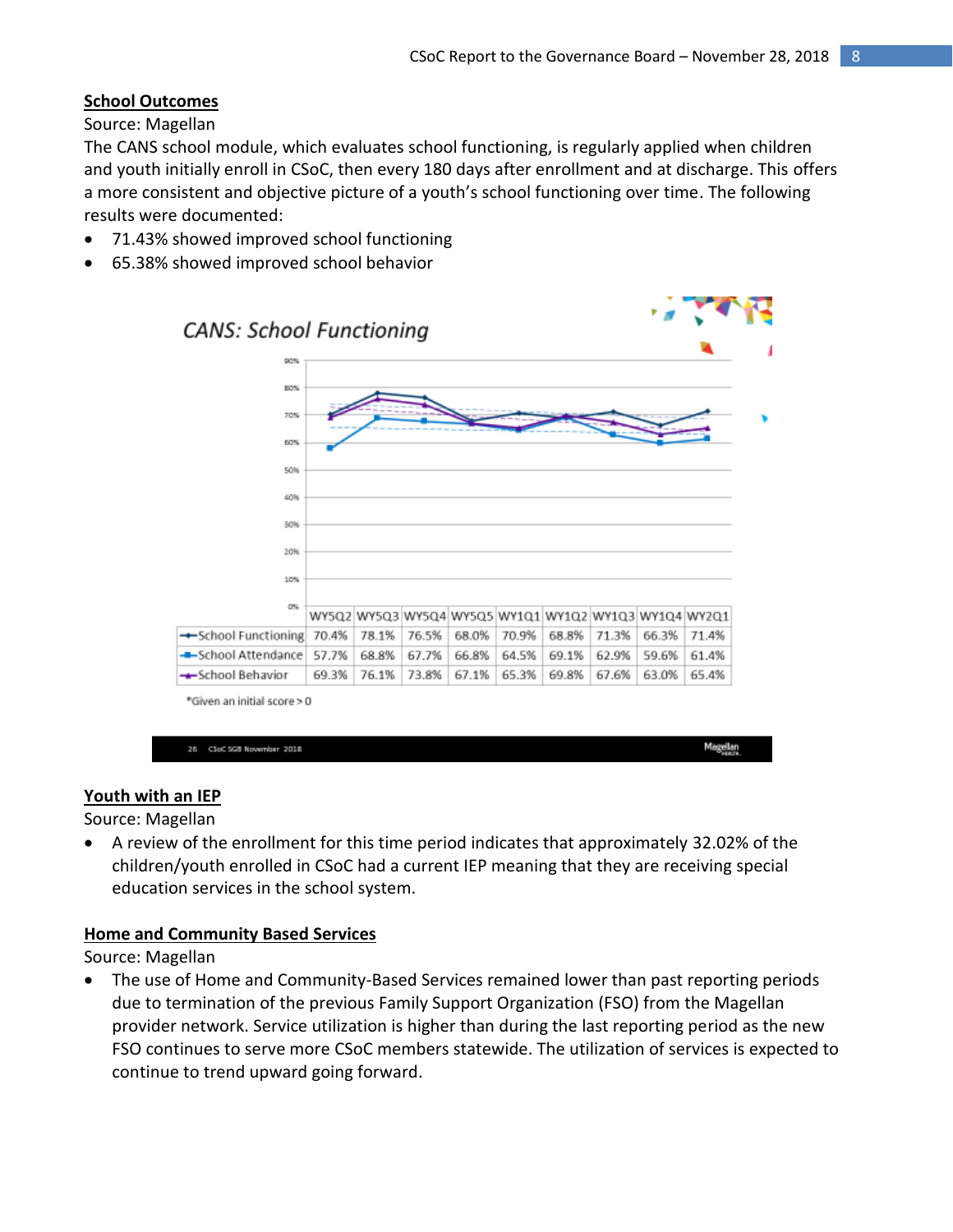

# **Living Situation at Discharge from CSoC**

Source: Magellan

 Percent of youth whose living situation at discharge from CSoC is a home and community based setting: 92.09%



Central Goal of CSoC is to ensure high risk children remain in the Home and Community: This quarter 92.1% of children were discharged into a HCBS.